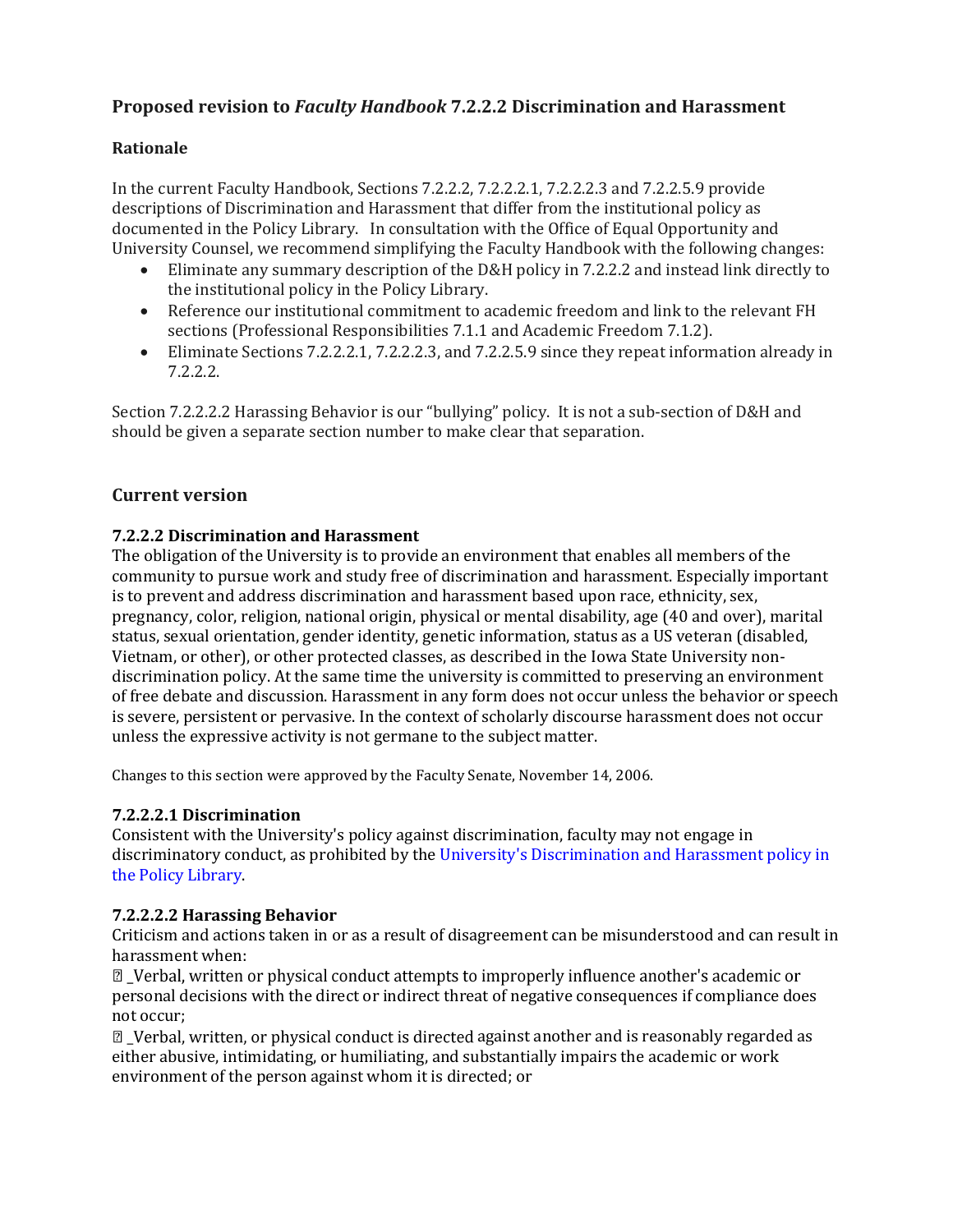$\mathbb D$  Verbal, written, or physical conduct intentionally encourages others, acting singly or in a group, to harass others.

## **7.2.2.2.3 Harassment**

The policy of Iowa State University is that no member of the academic community may engage in harassment as prohibited by the University's Discrimination and Harassment policy in the Policy Library.

## **7.2.2.5.9 Discrimination**

Consistent with the University's policy against discrimination, faculty may not engage in discriminatory conduct against members of the protected classes as defined in (FH Section 7.2.2.2), unless the conduct is consistent with university programs involving bona fide occupational qualifications, business necessity, actions designed to eliminate workforce under-utilization, and/or where this policy conflicts with federal and state laws, rules, regulations, or orders. See the Discrimination and Harassment policy in the Policy Library.

# **Proposed changes:**

## **7.2.2.2 Discrimination and Harassment**

The obligation of the University is to provide an environment that enables all members of the community to pursue work and study free from of discrimination and harassment. At the same time, the university is committed to preserving academic freedom as well as an environment of free debate and discussion.The University values and promotes freedom of expression and inquiry as provided under applicable law. At the same time, the university is committed to preserving academic freedom as well as an environment of free debate and discussion. Nothing in this section is intended to limit or restrict a faculty member's rights to academic freedom (See 7.1.1 and 7.1.2). As employees, faculty are responsible for abiding by the University's Discrimination and Harassment Policy. [link to Policy Library] At the same time, the university is committed to preserving academic freedom as well as an environment of free debate and discussion. (See 7.1.1 and 7.1.2).Especially important is to prevent and address discrimination and harassment based upon race, ethnicity, sex, pregnancy, color, religion, national origin, physical or mental disability, age (40 and over), marital status, sexual orientation, gender identity, genetic information, status as a US veteran (disabled, Vietnam, or other), or other protected classes, as described in the Iowa State University non-discrimination policy. At the same time the university is committed to preserving an environment of free debate and discussion. Harassment in any form does not occur unless the behavior or speech is severe, persistent or pervasive. In the context of scholarly discourse harassment does not occur unless the expressive activity is not germane to the subject matter. *Changes to this section were approved by the Faculty Senate, November 14, 2006.*

## **7.2.2.2.1 Discrimination**

Consistent with the University's policy against discrimination, faculty may not engage in discriminatory conduct, as prohibited by the University's Discrimination and Harassment policy in the Policy Library.

## **7.2.2.3 2.2 Harassing Behavior**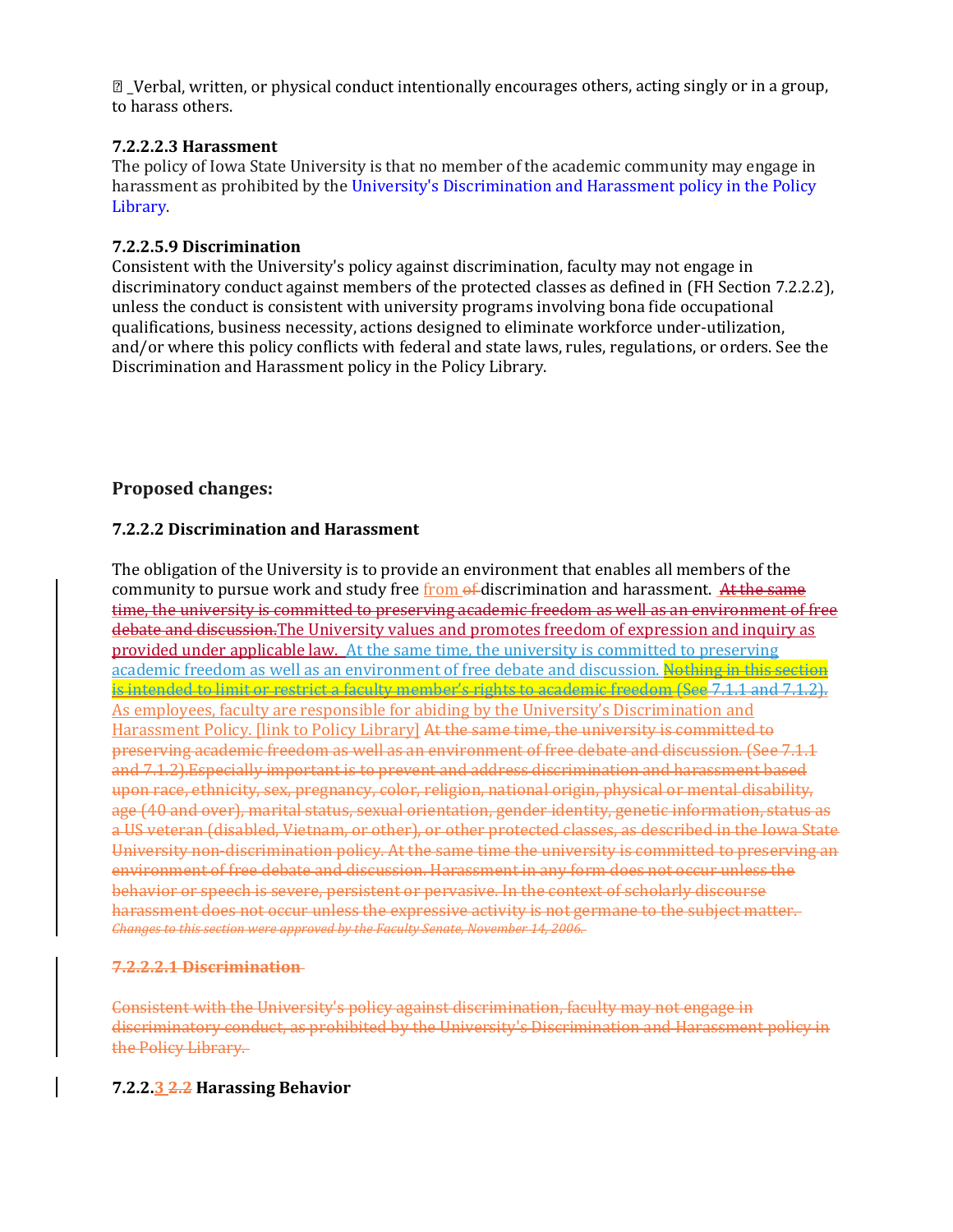Criticism and actions taken in or as a result of disagreement can be misunderstood and can result in harassing behavior sment when:

 Verbal, written or physical conduct attempts to improperly influence another's academic or personal decisions with the direct or indirect threat of negative consequences if compliance does not occur;

 Verbal, written, or physical conduct is directed against another and is reasonably regarded as either abusive, intimidating, or humiliating, and substantially impairs the academic or work environment of the person against whom it is directed; or

 Verbal, written, or physical conduct intentionally encourages others, acting singly or in a group, to harass others.

#### **7.2.2.2.3 Harassment**

The policy of Iowa State University is that no member of the academic community may engage in harassment as prohibited by the University's Discrimination and Harassment policy in the Policy Library.

#### **7.2.2.5.9 Discrimination**

Consistent with the University's policy against discrimination, faculty may not engage in discriminatory conduct against members of the protected classes as defined in (FH Section 7.2.2.2), unless the conduct is consistent with university programs involving bona fide occupational qualifications, business necessity, actions designed to eliminate workforce under-utilization, and/or where this policy conflicts with federal and state laws, rules, regulations, or orders. See the Discrimination and Harassment policy in the Policy Library.